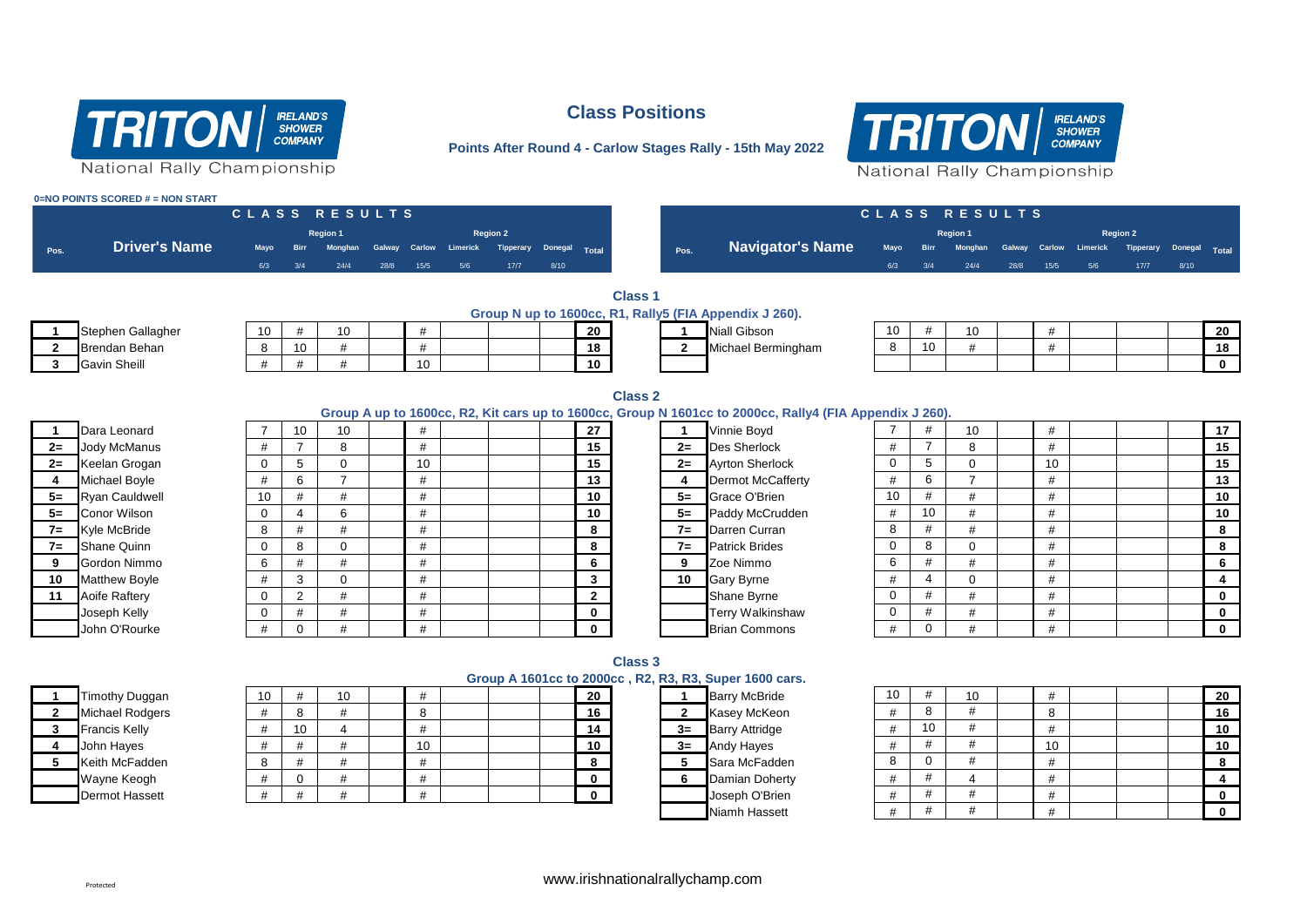

**0=NO POINTS SCORED # = NON START**

# **Class Positions**





|                |                                                                                                                                                                                                 |                |                | CLASS RESULTS  |      |                |                 |                  |         |                |                |                 |                                                                            |                |                | CLASS RESULTS   |        |                |          |                 |         |                 |
|----------------|-------------------------------------------------------------------------------------------------------------------------------------------------------------------------------------------------|----------------|----------------|----------------|------|----------------|-----------------|------------------|---------|----------------|----------------|-----------------|----------------------------------------------------------------------------|----------------|----------------|-----------------|--------|----------------|----------|-----------------|---------|-----------------|
|                | <b>Region 2</b><br>Region 1                                                                                                                                                                     |                |                |                |      |                |                 |                  |         |                |                |                 |                                                                            |                |                | <b>Region 1</b> |        |                |          | <b>Region 2</b> |         |                 |
| Pos.           | <b>Driver's Name</b>                                                                                                                                                                            | Mayo           | <b>Birr</b>    |                |      | Galway Carlow  | <b>Limerick</b> | <b>Tipperary</b> | Donegal | Total          |                | Pos.            | <b>Navigator's Name</b>                                                    | Mayo           | <b>Birr</b>    | <b>Monghan</b>  | Galway | Carlow         | Limerick | Tipperary       | Donegal | Total           |
|                |                                                                                                                                                                                                 | 6/3            | 3/4            | 24/4           | 28/8 | 15/5           | 5/6             | 17/7             | 8/10    |                |                |                 |                                                                            | 6/3            | 3/4            | 24/4            | 28/8   | 15/5           | 5/6      | 17/7            | 8/10    |                 |
|                |                                                                                                                                                                                                 |                |                |                |      |                |                 |                  |         |                | <b>Class 4</b> |                 |                                                                            |                |                |                 |        |                |          |                 |         |                 |
|                |                                                                                                                                                                                                 |                |                |                |      |                |                 |                  |         |                |                |                 | Group N over 2000 cc (N4 FIA Appendix J 254), Rally3 (FIA Appendix J 260). |                |                |                 |        |                |          |                 |         |                 |
| $\mathbf 1$    | Tomas O'Rourke                                                                                                                                                                                  | 10             | 5              | 10             |      | 10             |                 |                  |         | 35             |                | $\mathbf{1}$    | <b>Tomas Scallan</b>                                                       | 10             | 5              | 10              |        | 10             |          |                 |         | 35              |
| $\overline{2}$ | Darren Hayes                                                                                                                                                                                    | #              | 10             | #              |      | #              |                 |                  |         | 10             |                | $\overline{2}$  | <b>Gary Bolger</b>                                                         | #              | 10             | #               |        | #              |          |                 |         | 10              |
| $3=$           | <b>Shane Maguire</b>                                                                                                                                                                            | #              | #              | 8              |      | #              |                 |                  |         | 8              |                | $3=$            | Paul Maguire                                                               | #              | #              | 8               |        | #              |          |                 |         | 8               |
| $3=$           | <b>Brian O'Keeffe</b>                                                                                                                                                                           | #              | #              | #              |      | 8              |                 |                  |         | 8              |                | $3=$            | <b>Eoin Treacy</b>                                                         | #              | #              | #               |        | 8              |          |                 |         | 8               |
|                | Dylan Donoghue                                                                                                                                                                                  | $\mathbf 0$    | #              | #              |      | #              |                 |                  |         | $\mathbf 0$    |                |                 | Stephen Joyce                                                              | $\mathbf{0}$   | #              | #               |        | #              |          |                 |         | $\mathbf 0$     |
|                | Colin Flanagan                                                                                                                                                                                  | $\mathbf 0$    | #              | #              |      | #              |                 |                  |         | $\mathbf{0}$   |                |                 | <b>Barry McLoughlin</b>                                                    | $\mathbf 0$    | #              | #               |        | #              |          |                 |         | $\mathbf{0}$    |
|                |                                                                                                                                                                                                 |                |                |                |      |                |                 |                  |         |                |                |                 |                                                                            |                |                |                 |        |                |          |                 |         |                 |
|                |                                                                                                                                                                                                 |                |                |                |      |                |                 |                  |         |                | <b>Class 5</b> |                 |                                                                            |                |                |                 |        |                |          |                 |         |                 |
|                | Group R4 (Appendix J 260), Group R5/Rally2. Including such cars that have been converted from Left Hand Drive (LHD) to Right Hand Drive (RHD) for use on events run under a MI National permit. |                |                |                |      |                |                 |                  |         |                |                |                 |                                                                            |                |                |                 |        |                |          |                 |         |                 |
| $\mathbf{1}$   | Josh Moffett                                                                                                                                                                                    | 10             | 10             | 10             |      | 10             |                 |                  |         | 40             |                | $\mathbf{1}$    | Paddy Robinson                                                             | 8              | $\overline{7}$ | 10              |        | $\overline{7}$ |          |                 |         | 32              |
| $\mathbf{2}$   | <b>Darren Gass</b>                                                                                                                                                                              | 6              | 8              | 8              |      | 8              |                 |                  |         | 30             |                | $\overline{2}$  | <b>Keith Moriarty</b>                                                      | 10             | 10             | #               |        | 10             |          |                 |         | 30              |
| 3              | <b>Robert Barrable</b>                                                                                                                                                                          | 8              | $\#$           | $\overline{7}$ |      | 6              |                 |                  |         | 21             |                | $\mathbf{3}$    | <b>Kevin Reilly</b>                                                        | $\mathbf 0$    | 4              | $\overline{7}$  |        | 6              |          |                 |         | 17              |
| 4              | Stephen Wright                                                                                                                                                                                  | $\overline{7}$ | 6              | $\overline{1}$ |      | #              |                 |                  |         | 14             |                | 4               | Noel O'Sullivan                                                            | 6              | 8              | $\#$            |        | #              |          |                 |         | 14              |
| 5              | <b>Paul Barrett</b>                                                                                                                                                                             | $\mathbf 0$    | $\overline{4}$ | $\overline{4}$ |      | 5              |                 |                  |         | 13             |                | $5\phantom{.0}$ | Paul Kiely                                                                 | 4              | 3              | 6               |        | $\mathbf 0$    |          |                 |         | 13              |
| 6=             | <b>Tim McNulty</b>                                                                                                                                                                              | 3              | 3              | 3              |      | $\mathbf 0$    |                 |                  |         | 9              |                | $6=$            | <b>Conor Foley</b>                                                         | $\overline{2}$ | 5              | 4               |        | #              |          |                 |         | 11              |
| $6=$           | <b>Brendan Cumiskey</b>                                                                                                                                                                         | $\overline{4}$ | #              | 5              |      | $\mathbf 0$    |                 |                  |         | 9              |                | $6=$            | John McCafferty                                                            | $\mathbf{1}$   | 2              | 8               |        | #              |          |                 |         | 11              |
| $6=$           | Seamus Leonard                                                                                                                                                                                  | $\overline{1}$ | 2              | 6              |      | $\#$           |                 |                  |         | 9              |                | 8               | James O'Reilly                                                             | #              | #              | #               |        | 8              |          |                 |         | 8               |
| $9=$           | Desi Henry                                                                                                                                                                                      | #              | $\overline{7}$ | #              |      | #              |                 |                  |         | $\overline{7}$ |                | 9               | Ger Conway                                                                 | $\overline{7}$ | #              | #               |        | #              |          |                 |         | $\overline{7}$  |
| $9=$           | <b>Niall Maguire</b>                                                                                                                                                                            | $\overline{1}$ | 5              | $\mathbf{1}$   |      | #              |                 |                  |         | $\overline{7}$ |                | $10=$           | Darragh Kelly                                                              | #              | 6              | #               |        | #              |          |                 |         | 6               |
| $9=$           | Declan Boyle                                                                                                                                                                                    | #              | #              | #              |      | $\overline{7}$ |                 |                  |         | $\overline{7}$ |                | $10=$           | <b>Gareth Gilchrist</b>                                                    | $\overline{1}$ | $\mathbf 1$    | $\mathbf 0$     |        | $\overline{4}$ |          |                 |         | 6               |
| $12 =$         | Eamonn Kelly                                                                                                                                                                                    | 5              | #              | #              |      | #              |                 |                  |         | 5              |                | $10=$           | JJ Cremin                                                                  | 0.5            | 0.5            | $\#$            |        | 5              |          |                 |         | 6               |
| $12 =$         | <b>Gareth Sayers</b>                                                                                                                                                                            | $\overline{1}$ | $\mathbf{1}$   | $\mathbf 0$    |      | 3              |                 |                  |         | 5              |                | $13 =$          | <b>Conor Mohan</b>                                                         | 5              | #              | #               |        | #              |          |                 |         | $5^{\circ}$     |
| $12 =$         | <b>Keith Lyons</b>                                                                                                                                                                              | 0.5            | 0.5            | $\#$           |      | $\overline{4}$ |                 |                  |         | 5              |                | $13 =$          | <b>Niall Burns</b>                                                         | $\mathbf{0}$   | #              | 5               |        | $\#$           |          |                 |         | $5\overline{)}$ |
| 15             | Paul O'Brien                                                                                                                                                                                    | $\overline{1}$ |                | #              |      | 2              |                 |                  |         | 4              |                | $13 =$          | John Kinahan                                                               | $\mathbf{1}$   | $\mathbf{1}$   | #               |        | $\mathbf{3}$   |          |                 |         | $5^{\circ}$     |
| $16=$          | Joseph McGonigle                                                                                                                                                                                | $\overline{2}$ | #              | $\mathbf 0$    |      | #              |                 |                  |         | $\mathbf{2}$   |                | $15 =$          | Ciaran Geaney                                                              | 3              | $\#$           | $\mathbf 0$     |        | $\#$           |          |                 |         | $\mathbf{3}$    |
| $16=$          | Aidan Wray                                                                                                                                                                                      | $\mathbf 0$    | #              | 2              |      | #              |                 |                  |         | $\mathbf{2}$   |                | $15 =$          | Damien Connolly                                                            | $\#$           | #              | 3               |        | $\#$           |          |                 |         | $\mathbf{3}$    |
| $18 =$         | Peter Wilson                                                                                                                                                                                    | $\overline{1}$ | #              | #              |      | $\mathbf 0$    |                 |                  |         | $\mathbf{1}$   |                | 17              | <b>Shane Gilhooly</b>                                                      | #              | #              | 2               |        | #              |          |                 |         | $\overline{2}$  |
| $18 =$         | Paidi Hamill                                                                                                                                                                                    | #              | -1             | #              |      | #              |                 |                  |         | $\mathbf{1}$   |                | $18 =$          | John McCarthy                                                              | $\mathbf{1}$   | $\#$           | #               |        | $\mathbf 0$    |          |                 |         | $\mathbf{1}$    |
| $18 =$         | Ryan Cauldwell                                                                                                                                                                                  | #              | -1             | #              |      | #              |                 |                  |         | $\mathbf{1}$   |                | $18 =$          | <b>Martin Harte</b>                                                        | #              | $\mathbf 1$    | #               |        | #              |          |                 |         | $\mathbf{1}$    |
| $18 =$         | Colin O'Rourke                                                                                                                                                                                  | #              | #              | $\overline{1}$ |      | #              |                 |                  |         | $\mathbf{1}$   |                |                 | Grace O'Brien                                                              | #              | $\mathbf 1$    | #               |        | #              |          |                 |         | $\overline{1}$  |
|                | Sean Sharkey                                                                                                                                                                                    | 0              | #              | #              |      | #              |                 |                  |         | $\mathbf 0$    |                |                 | <b>Martin Byrne</b>                                                        | $\mathbf 0$    | #              | #               |        | #              |          |                 |         | $\mathbf 0$     |
|                | <b>Garry Jennings</b>                                                                                                                                                                           | #              | $\Omega$       | #              |      | #              |                 |                  |         | $\mathbf{0}$   |                |                 | Rory Kennedy                                                               | #              | $\mathbf 0$    | #               |        | #              |          |                 |         | $\mathbf{0}$    |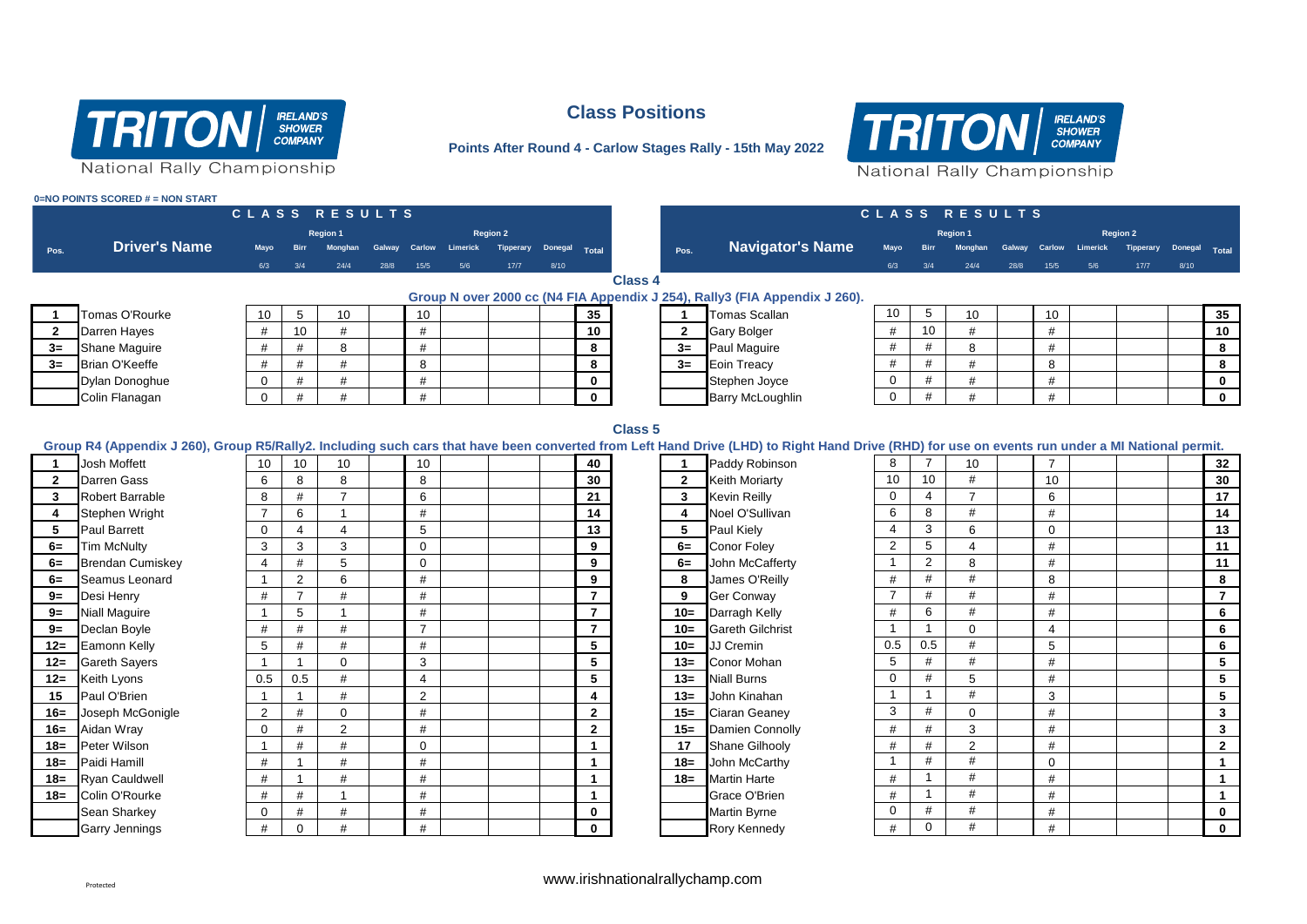

### **Class Positions**



**Points After Round 4 - Carlow Stages Rally - 15th May 2022**

|       | 0=NO POINTS SCORED # = NON START |               |             |                |                        |      |                 |                          |              |                                             |                                                                                                                                                            |               |             |                |      |      |                        |           |         |              |
|-------|----------------------------------|---------------|-------------|----------------|------------------------|------|-----------------|--------------------------|--------------|---------------------------------------------|------------------------------------------------------------------------------------------------------------------------------------------------------------|---------------|-------------|----------------|------|------|------------------------|-----------|---------|--------------|
|       |                                  | CLASS RESULTS |             |                |                        |      |                 |                          |              |                                             |                                                                                                                                                            | CLASS RESULTS |             |                |      |      |                        |           |         |              |
|       |                                  |               |             | Region 1       |                        |      | <b>Region 2</b> |                          |              |                                             |                                                                                                                                                            |               |             | Region 1       |      |      |                        | Region 2  |         |              |
| Pos.  | <b>Driver's Name</b>             | <b>Mayo</b>   | <b>Birr</b> | <b>Monghan</b> | Galway Carlow Limerick |      |                 | <b>Tipperary Donegal</b> | Total        | Pos.                                        | <b>Navigator's Name</b>                                                                                                                                    | Mayo          | <b>Birr</b> | <b>Monghan</b> |      |      | Galway Carlow Limerick | Tipperary | Donegal | Total        |
|       |                                  | 6/3           | 3/4         | 24/4           | 28/8                   | 15/5 | 17/7<br>5/6     | 8/10                     |              |                                             |                                                                                                                                                            | 6/3           | 3/4         | 24/4           | 28/8 | 15/5 | 5/6                    | 17/7      | 8/10    |              |
|       |                                  |               |             |                |                        |      |                 |                          |              |                                             |                                                                                                                                                            |               |             |                |      |      |                        |           |         |              |
|       |                                  |               |             |                |                        |      |                 |                          |              | Class <sub>6</sub>                          |                                                                                                                                                            |               |             |                |      |      |                        |           |         |              |
|       |                                  |               |             |                |                        |      |                 |                          |              | All cars homologated in FIA R-GT.           |                                                                                                                                                            |               |             |                |      |      |                        |           |         |              |
|       |                                  |               |             |                |                        |      |                 |                          | $\mathbf{0}$ |                                             |                                                                                                                                                            |               |             |                |      |      |                        |           |         | $\mathbf{0}$ |
|       |                                  |               |             |                |                        |      |                 |                          |              |                                             |                                                                                                                                                            |               |             |                |      |      |                        |           |         |              |
|       |                                  |               |             |                |                        |      |                 |                          |              |                                             |                                                                                                                                                            |               |             |                |      |      |                        |           |         |              |
|       |                                  |               |             |                |                        |      |                 |                          |              | <b>Class 7</b>                              |                                                                                                                                                            |               |             |                |      |      |                        |           |         |              |
|       |                                  |               |             |                |                        |      |                 |                          |              |                                             | Group A over 2000cc WRC Cars (1.6T & 2.0T) including cars that have been converted fromLHD to RHD, S2000 Rally 1.6T 28mm Restrictor Refer App 29.1 Class 7 |               |             |                |      |      |                        |           |         |              |
|       | Declan Boyle                     | #             | 10          |                |                        | #    |                 |                          | 14           |                                             | James O'Reilly                                                                                                                                             | #             | 10          | $\overline{4}$ |      | #    |                        |           |         | 14           |
| $2=$  | Kevin Kelleher                   | 10            | #           | #              |                        | #    |                 |                          | 10           | $2 =$                                       | Sean Hayde                                                                                                                                                 | 10            | #           | #              |      | #    |                        |           |         | 10           |
| $2=$  | Sam Moffett                      | #             | #           | 10             |                        | #    |                 |                          | 10           |                                             | 2= Keith Moriarty                                                                                                                                          | #             | #           | 10             |      | #    |                        |           |         | 10           |
| $2=$  | Peadar Hurson                    | #             | #           | #              |                        | 10   |                 |                          | 10           | $2 =$                                       | Damien Connolly                                                                                                                                            | #             | #           | #              |      | 10   |                        |           |         | 10           |
|       |                                  |               |             |                |                        |      |                 |                          |              |                                             |                                                                                                                                                            |               |             |                |      |      |                        |           |         |              |
|       |                                  |               |             |                |                        |      |                 |                          |              |                                             |                                                                                                                                                            |               |             |                |      |      |                        |           |         |              |
|       |                                  |               |             |                |                        |      |                 |                          |              | <b>Class 9</b>                              |                                                                                                                                                            |               |             |                |      |      |                        |           |         |              |
|       |                                  |               |             |                |                        |      |                 |                          |              | Modified cars up to 1450cc - 2 wheel drive. |                                                                                                                                                            |               |             |                |      |      |                        |           |         |              |
| $1 =$ | Angus Johnson                    | 10            | $\mathbf 0$ | #              |                        | #    |                 |                          | 10           |                                             | 1= George McMillen                                                                                                                                         | 10            | 0           | #              |      | #    |                        |           |         | 10           |
| $1 =$ | Pat Ryan                         | #             | 10          | #              |                        | #    |                 |                          | 10           |                                             | $1 =$ Jack Dalton                                                                                                                                          | #             | 10          | #              |      | #    |                        |           |         | 10           |
| $1 =$ | Kevin Flanagan                   | #             | #           | 10             |                        | #    |                 |                          | 10           |                                             | 1= Mark Reilly                                                                                                                                             | #             | #           | 10             |      | #    |                        |           |         | 10           |
|       |                                  |               |             |                |                        |      |                 |                          |              |                                             |                                                                                                                                                            |               |             |                |      |      |                        |           |         |              |
|       |                                  |               |             |                |                        |      |                 |                          |              |                                             |                                                                                                                                                            |               |             |                |      |      |                        |           |         |              |
|       |                                  |               |             |                |                        |      |                 |                          |              | <b>Class 10</b>                             |                                                                                                                                                            |               |             |                |      |      |                        |           |         |              |
|       |                                  |               |             |                |                        |      |                 |                          |              |                                             | Modified cars 1451cc to 1650cc not more than 2 valves per cylinder, 2 wheel drive.                                                                         |               |             |                |      |      |                        |           |         |              |
|       |                                  |               |             |                |                        |      |                 |                          | $\mathbf{0}$ |                                             |                                                                                                                                                            |               |             |                |      |      |                        |           |         | $\mathbf{0}$ |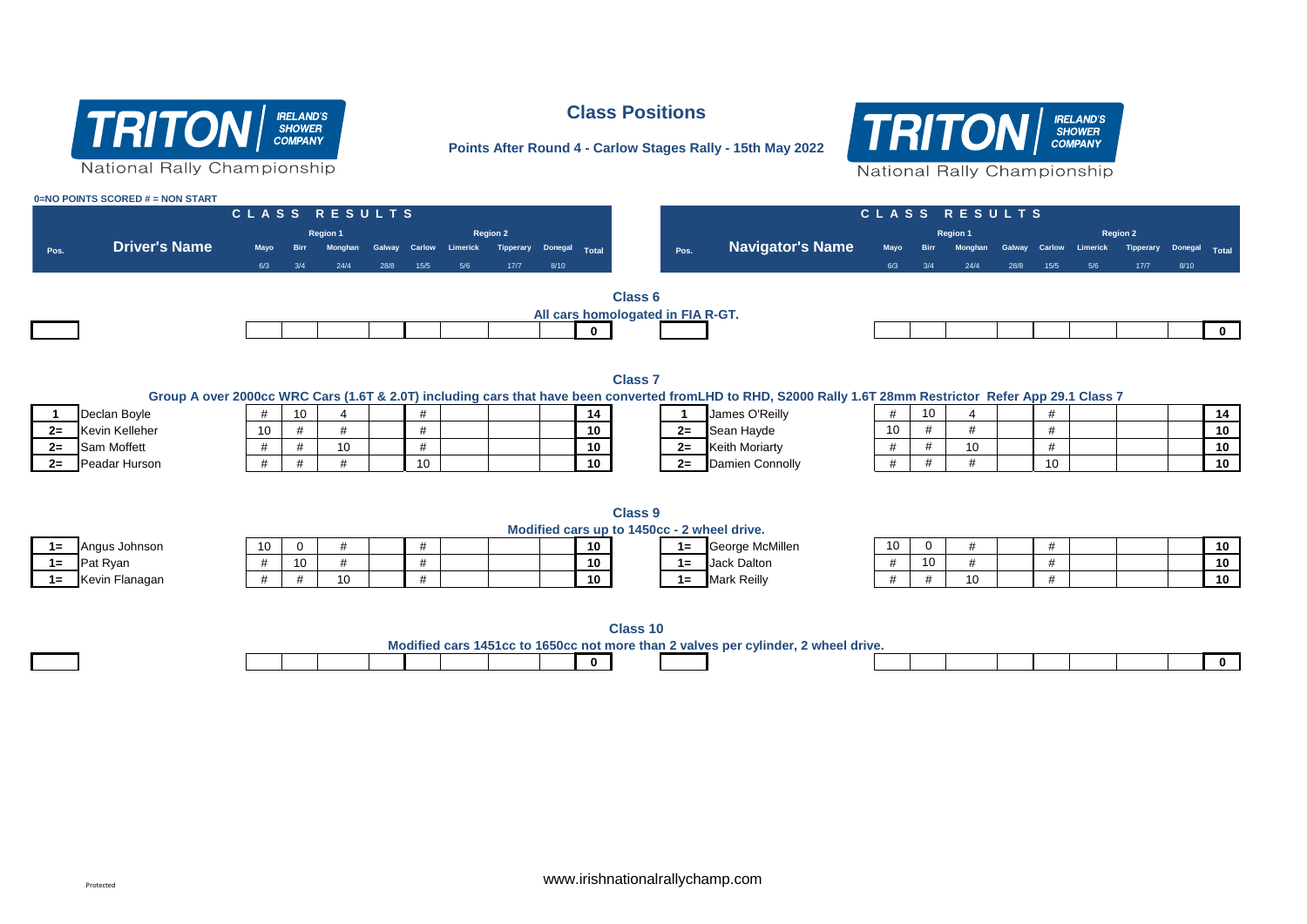

# **Class Positions**





National Rally Championship

#### **0=NO POINTS SCORED # = NON START** Pos. **Driver's Name** Mayo Birr Monghan Galway Carlow Limerick Tipperary Donegal Total Pos. Navigator's Name Mayo Birr Monghan Galway Carlow Limerick Tipperary Donegal Total 6/3 3/4 24/4 28/8 15/5 5/6 17/7 8/10 6/3 3/4 24/4 28/8 15/5 5/6 17/7 8/10 **C L A S S R E S U L T S C L A S S R E S U L T S Region 1 Region 2 Driver's Name Region 1 Region 2 Navigator's Name Class 11F Modified FWD cars 1451cc to 1650cc more than 2 valves per cylinder. 1** Sean Brogan 6 8 8 7 **29 1** James McGlinchey 6 8 8 7 **29 2** Sam Johnston 8 10 10 0 **28 2** Lorcan Moore 10 0 6 # **16 3** Brian Moore 10 0 6 # **16 3** Stephen McGing 7 # 0 8 **15 4** David Healy 7 # 0 8 **15 4** James Sherry 5 # 7 # **12 5=** Nigel Brennan | 5 | # | 7 | | # | | | 12 5= Gary McCrudden | # | 10 | # | | 0 | | <u>| 10</u> **5=** Colum Browne | 0 | 6 | # | | 6 | | | 12 | | 5= |Enda Gerety | # | 10 | | # | | | 10 **7=** Kevin McLaughlin # # # 10 **10 5=** Aodhan Gallagher # # # 10 **10 7=** Karl Fallis 0 7 2.5 # **10 5=** Tony McGovern 0 7 2.5 # **10 9** Jamie Lally # 5 # # **5 9** Colin Duffy 8 # # # **8 10** Dara Bonner 4 0 0 # **4 10** Nathan Maguire # 6 # # **6 11=** Garry Bradley 3 # # # **3 11** Jason McCahill 4 0 # # **4 11=** Des Lyons 0 0 # 2.5 **3 12=** William Nolan 3 # # # **3** Shane Norris # # # # **0 12=** Ashling McArdle 0 0 # 3 **3** Johnny Armstrong # # 0 # **0** Keith McConnon # 0 0 # **0** Jack Maguire # 0 0 # **0** Rachel McCullough # # 0 # **0** David Donoghue # # # 0 **0**

| $1 =$ | Anthony O'Brie        |
|-------|-----------------------|
| $1 =$ | <b>Corey Eves</b>     |
| $3=$  | <b>Barry Cuffe</b>    |
| $3=$  | <b>Brian Cassidy</b>  |
| $3=$  | Aaron McIntyre        |
| $3=$  | Craig Rahill          |
| $7 =$ | Padraig Coll          |
| $7 =$ | <b>Michael Ford</b>   |
| $7 =$ | <b>Michael Cahill</b> |
| 10    | Domhnall Lenr         |
|       | Darragh McNe          |
|       | Pauric Gillespie      |
|       | Cathal Martley        |

|                                                                     | Class 11R |  |  |  |
|---------------------------------------------------------------------|-----------|--|--|--|
| Modified RWD cars 1451cc to 1650cc more than 2 valves per cylinder. |           |  |  |  |

| $1 =$ | Anthony O'Brien         |    |    | #        |    | 14              |                | Eoin Treacy          |     |    |    | #  |  | 15 |
|-------|-------------------------|----|----|----------|----|-----------------|----------------|----------------------|-----|----|----|----|--|----|
| $1 =$ | <b>Corey Eves</b>       |    | 10 |          |    | 14              | $\overline{2}$ | Pascal McCarney      |     | 10 |    |    |  | 14 |
| $3=$  | <b>Barry Cuffe</b>      | 10 |    | #        |    | 10 <sub>1</sub> | 3              | Conor Lappin         |     |    |    |    |  | 11 |
| $3=$  | <b>Brian Cassidy</b>    |    |    | #        |    | 10 <sub>1</sub> | $4=$           | Aiden McSweeney      | 10  |    |    |    |  | 10 |
|       | 3= Aaron McIntyre       |    |    | 10       |    | 10              | $4=$           | Paul McPhillips      |     |    | 10 |    |  | 10 |
| $3=$  | <b>Craig Rahill</b>     |    |    |          | 10 | 10 <sub>1</sub> | $4=$           | <b>Conor Smith</b>   |     |    |    | 10 |  | 10 |
| $7 =$ | Padraig Coll            |    |    |          |    | 8               |                | James Flannigan      | 2.5 |    |    |    |  |    |
| $7 =$ | <b>Michael Ford</b>     |    | 6  | $\Omega$ |    | 8               | 8              | Darragh Smith        |     |    | Ħ  |    |  |    |
| $7 =$ | <b>Michael Cahill</b>   |    | 8  | $\Omega$ |    | 8               | 9              | <b>Colin Blunt</b>   |     |    | #  |    |  |    |
| 10    | Domhnall Lennon         |    |    | #        |    | 6               |                | <b>Trevor Graham</b> |     |    |    |    |  | 0  |
|       | Darragh McNern          |    |    | #        |    | $\mathbf 0$     |                | Caolan Gaffney       |     |    | #  |    |  |    |
|       | <b>Pauric Gillespie</b> |    |    | #        |    | $\mathbf 0$     |                | Eugene Cronin        |     |    |    |    |  | 0  |
|       | <b>Cathal Martley</b>   |    |    |          |    | $\Omega$        |                |                      |     |    |    |    |  |    |

|                | Eoin Treacy        |
|----------------|--------------------|
| $\overline{2}$ | Pascal McCarney    |
| 3              | Conor Lappin       |
| $4=$           | Aiden McSweeney    |
| $4=$           | Paul McPhillips    |
| $4=$           | <b>Conor Smith</b> |
| 7              | James Flannigan    |
| 8              | Darragh Smith      |
| 9              | Colin Blunt        |
|                | Trevor Graham      |
|                | Caolan Gaffney     |
|                | Eugene Cronin      |
|                |                    |

| 8   | 7  | #  | #  |  | 15 |
|-----|----|----|----|--|----|
| 0   | 10 | 4  | #  |  | 14 |
| 6   | 5  | #  | #  |  | 11 |
| 10  | #  | #  | #  |  | 10 |
| #   | #  | 10 | #  |  | 10 |
| 0   | 0  | 0  | 10 |  | 10 |
| 2.5 | 6  | 0  | #  |  | 9  |
| 0   | 8  | #  | #  |  | 8  |
| 7   | #  | #  | #  |  | 7  |
| 0   | #  | #  | #  |  | 0  |
| 0   | #  | #  | #  |  | 0  |
| #   | 0  | #  | #  |  | 0  |
|     |    |    |    |  | 0  |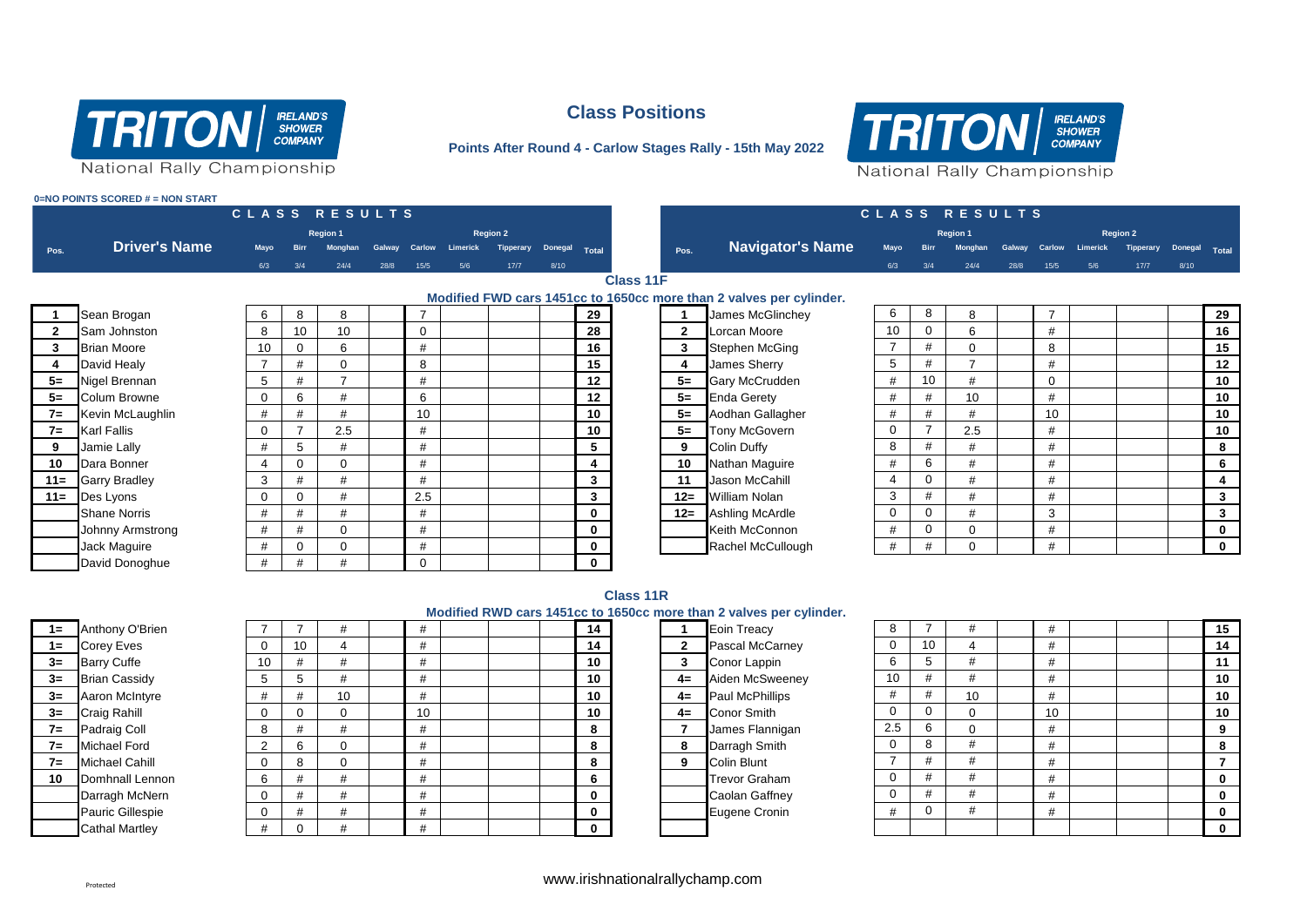

### **Class Positions**

**Points After Round 4 - Carlow Stages Rally - 15th May 2022**



National Rally Championship

#### **0=NO POINTS SCORED # = NON START**

|      |                      | CLASS RESULTS |                                                                  |  |                 |  |      |                                                                                                    |  | CLASS RESULTS              |  |                 |  |
|------|----------------------|---------------|------------------------------------------------------------------|--|-----------------|--|------|----------------------------------------------------------------------------------------------------|--|----------------------------|--|-----------------|--|
|      |                      |               | <b>Region 1</b>                                                  |  | <b>Region 2</b> |  |      |                                                                                                    |  | <b>Region 1</b>            |  | <b>Region 2</b> |  |
| Pos. | <b>Driver's Name</b> |               | Mayo Birr Monghan Galway Carlow Limerick Tipperary Donegal Total |  |                 |  | Pos. | <b>Navigator's Name</b> Mayo Birr Monghan Galway Carlow Limerick Tipperary Donegal <sub>Tota</sub> |  |                            |  |                 |  |
|      |                      |               | 6/3 3/4 24/4 28/8 15/5 5/6 17/7 8/10                             |  |                 |  |      |                                                                                                    |  | 6/3 3/4 24/4 28/8 15/5 5/6 |  | $17/7$ 8/10     |  |

# 6/3 3/4 24/4 28/8 15/5 5/6 17/7 8/10 6/3 3/4 24/4 28/8 15/5 5/6 17/7 8/10 **C L A S S R E S U L T S C L A S S R E S U L T S Region 1 Region 2**

**Class 12**

|      |                        |    |                 |    |  |    |                   | Modified cars 1651cc to 2100cc not more than 2 valves per cylinder, 2 wheel drive. |    |    |    |    |  |              |
|------|------------------------|----|-----------------|----|--|----|-------------------|------------------------------------------------------------------------------------|----|----|----|----|--|--------------|
|      | <b>Brian Armstrong</b> | 10 | 10 <sup>°</sup> |    |  | 30 |                   | Aodhan Gallagher                                                                   | 10 | 10 | 10 |    |  | 30           |
|      | Anthony McCann         |    |                 | ŏ  |  | 26 | $\mathbf{\Omega}$ | Damien McCann                                                                      | b  |    |    |    |  | 27           |
| $3=$ | <b>Mickey Conlon</b>   |    |                 |    |  | 24 | $3=$              | Ronan Comerford                                                                    |    |    | 8  |    |  | 25           |
| $3=$ | <b>Ryan McArdle</b>    |    |                 |    |  | 24 | $3=$              | Jane Collins                                                                       |    |    | 6  | 10 |  | 25           |
| $3=$ | <b>Vincent Collins</b> |    |                 | 10 |  | 24 | $5=$              | Paul McPhillips                                                                    | ŏ  |    |    |    |  | 16           |
|      | <b>Gerry Casey</b>     |    |                 | b  |  | 16 | $5=$              | Martin Flynn                                                                       |    |    | #  |    |  | 16           |
|      | <b>Rory Carroll</b>    |    |                 |    |  |    |                   | John Conway                                                                        |    |    |    |    |  | 12           |
|      | <b>Quentin Park</b>    |    |                 |    |  |    | 8                 | <b>Shane Farrell</b>                                                               |    |    | #  |    |  | 4            |
|      | <b>Kevin Cole</b>      |    |                 |    |  | 0  |                   | <b>Bernard Farrell</b>                                                             |    |    | #  |    |  | $\mathbf 0$  |
|      | Thomas McArdle         |    |                 |    |  | 0  |                   | Domhnall Lennon                                                                    | #  |    | #  |    |  | $\mathbf 0$  |
|      | James Cassidy          |    |                 |    |  | O  |                   |                                                                                    |    |    |    |    |  | $\mathbf{0}$ |
|      |                        |    |                 |    |  |    |                   |                                                                                    |    |    |    |    |  |              |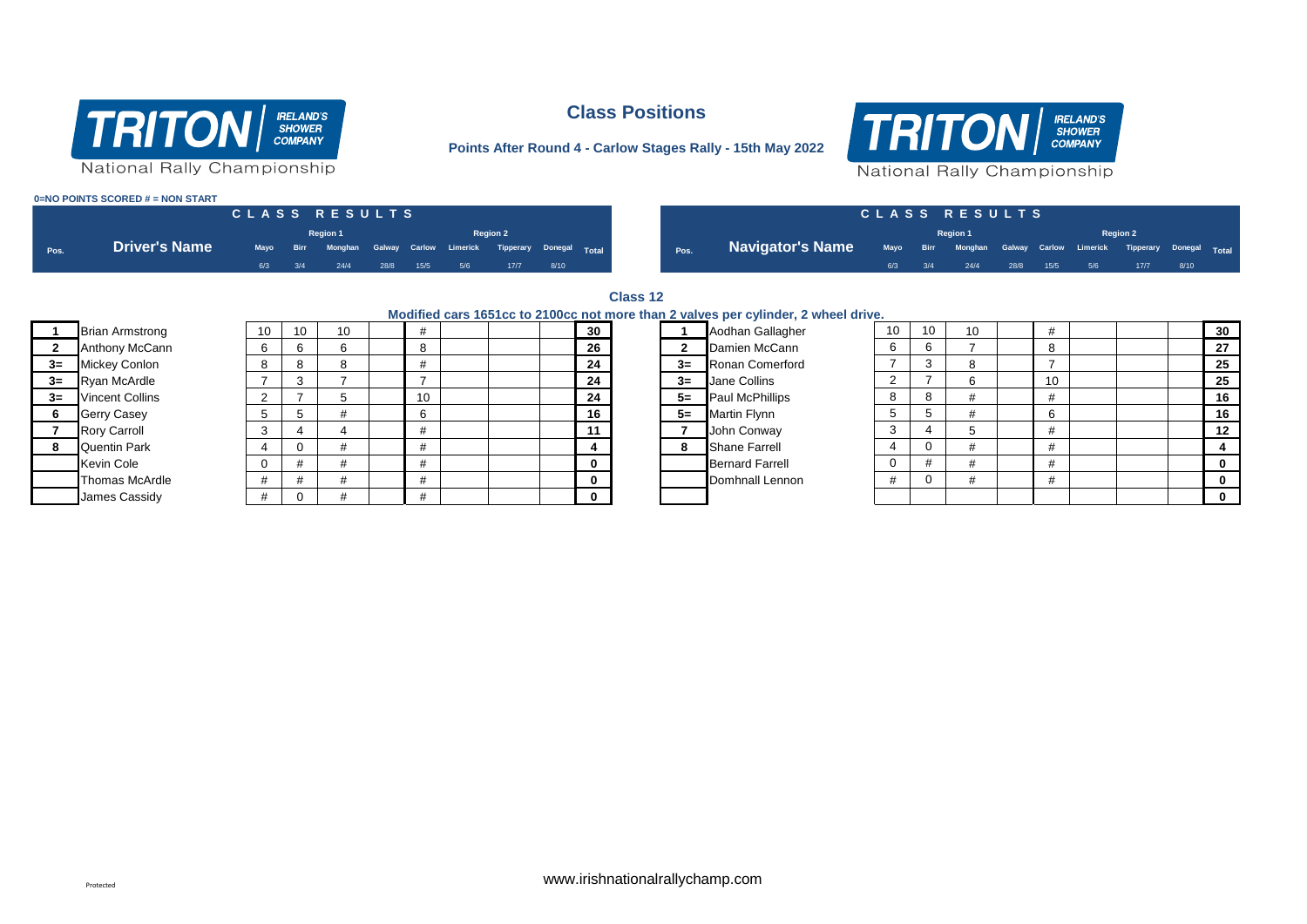

**0=NO POINTS SCORED # = NON START**

# **Class Positions**



**Points After Round 4 - Carlow Stages Rally - 15th May 2022**

|                |                         |                |                         | CLASS RESULTS   |        |                 |                 |                 |         |                |                 |              |                                                                                |                |                | CLASS RESULTS  |      |                |          |                  |         |                |
|----------------|-------------------------|----------------|-------------------------|-----------------|--------|-----------------|-----------------|-----------------|---------|----------------|-----------------|--------------|--------------------------------------------------------------------------------|----------------|----------------|----------------|------|----------------|----------|------------------|---------|----------------|
|                |                         |                |                         | <b>Region 1</b> |        |                 |                 | <b>Region 2</b> |         |                |                 |              |                                                                                |                |                | Region 1       |      |                |          | <b>Region 2</b>  |         |                |
| Pos.           | <b>Driver's Name</b>    | Mayo           | <b>Birr</b>             | Monghan         | Galway | Carlow          | <b>Limerick</b> | Tipperary       | Donegal | Total          |                 | Pos.         | <b>Navigator's Name</b>                                                        | Mayo           | <b>Birr</b>    | <b>Monghan</b> |      | Galway Carlow  | Limerick | <b>Tipperary</b> | Donegal | Total          |
|                |                         | 6/3            | 3/4                     | 24/4            | 28/8   | 15/5            | 5/6             | 17/7            | 8/10    |                |                 |              |                                                                                | 6/3            | 3/4            | 24/4           | 28/8 | 15/5           | 5/6      | 17/7             | 8/10    |                |
|                |                         |                |                         |                 |        |                 |                 |                 |         |                | <b>Class 13</b> |              |                                                                                |                |                |                |      |                |          |                  |         |                |
|                |                         |                |                         |                 |        |                 |                 |                 |         |                |                 |              | Modified cars 1651cc to 2100cc more than 2 valves per cylinder, 2 wheel drive. |                |                |                |      |                |          |                  |         |                |
|                | Jason Black             | 10             | 10                      | 10              |        | 10 <sup>1</sup> |                 |                 |         | 40             |                 | $\mathbf{1}$ | Karl Egan                                                                      | 10             | 10             | 10             |      | 10             |          |                  |         | 40             |
| $\mathbf{2}$   | Stephen Faughnan        | $\mathbf 0$    | 8                       | 8               |        | 8               |                 |                 |         | 24             |                 | $\mathbf{2}$ | Amy Faughnan                                                                   | $\mathbf{0}$   | 8              | 8              |      | 8              |          |                  |         | 24             |
| 3 <sup>1</sup> | <b>Arthur Kierans</b>   | $\overline{7}$ | $\overline{7}$          | 6               |        | #               |                 |                 |         | 20             |                 | $\mathbf{3}$ | <b>Ternece Magee</b>                                                           | 6              | 5              | $\mathbf 0$    |      | $\overline{7}$ |          |                  |         | 18             |
| 4              | Daniel Conaghan         | 6              | 5                       | $\Omega$        |        | 6               |                 |                 |         | 17             |                 | 4            | <b>Conor Maguire</b>                                                           | $\overline{7}$ | $\overline{7}$ | #              |      | #              |          |                  |         | 14             |
| $5=$           | <b>Matthew McGaffin</b> | #              | 6                       | 5               |        | #               |                 |                 |         | 11             |                 | 5            | Mo Downey                                                                      | #              | 6              | 6              |      | #              |          |                  |         | 12             |
| $5=$           | David Geraghty          | #              | $\overline{\mathbf{A}}$ | #               |        | $\overline{7}$  |                 |                 |         | 11             |                 | $6=$         | Darragh Kelly                                                                  | 8              | #              | #              |      | #              |          |                  |         | 8              |
| $\overline{7}$ | Sam Moffett             | 8              | #                       | #               |        | #               |                 |                 |         | 8              |                 | $6=$         | Kevin Heffernan                                                                | 5              |                | 2              |      | #              |          |                  |         | 8              |
| $8=$           | Ronan Quinn             | 5              |                         |                 |        | #               |                 |                 |         | $\overline{7}$ |                 | 8            | Paddy McCrudden                                                                | $\mathbf 0$    | #              | $\overline{ }$ |      | #              |          |                  |         | $\overline{7}$ |
|                | 8= Johnny Jordan        | $\mathbf 0$    | #                       | $\overline{ }$  |        | #               |                 |                 |         | $\overline{7}$ |                 | 9            | <b>Kerrill Dempsey</b>                                                         | #              |                | 5              |      | #              |          |                  |         | 6              |
|                | 10= Hazel O'Callaghan   | 3              | #                       | #               |        | 3               |                 |                 |         | 6              |                 | $10 =$       | <b>Eugene Doherty</b>                                                          | $\overline{4}$ | $\#$           | #              |      | #              |          |                  |         | 4              |
|                | 10= Robbie Allen        | #              | 2                       | #               |        | 4               |                 |                 |         | 6              |                 | $10 =$       | <b>Robert Nolan</b>                                                            | #              |                | #              |      | #              |          |                  |         | 4              |
|                | 12= Shay Laheen         | #              |                         |                 |        | #               |                 |                 |         | 5              |                 | $10 =$       | <b>Steven Tinnev</b>                                                           | #              |                | 3              |      | #              |          |                  |         | $\overline{4}$ |
|                | 12= Thomas Lynch        | #              | $\Omega$                | #               |        | 5               |                 |                 |         | 5              |                 | $10 =$       | Declan Casey                                                                   | $\mathbf 0$    | #              | $\overline{4}$ |      | #              |          |                  |         | $\overline{4}$ |
| 14             | <b>Greg McGroary</b>    | 4              | #                       | #               |        | #               |                 |                 |         | 4              |                 | $14=$        | Damien McKenna                                                                 | 3              | #              | #              |      | #              |          |                  |         | 3 <sup>1</sup> |
|                | 15 Kenneth Ryan         | #              | 3                       | #               |        | #               |                 |                 |         | $\mathbf{3}$   |                 | $14=$        | Tommy O'Connor                                                                 | #              | 3              | #              |      | #              |          |                  |         | 3 <sup>1</sup> |
|                | 15= Clive McGonigle     | #              | $\overline{1}$          | $\overline{2}$  |        | #               |                 |                 |         | $\mathbf{3}$   |                 | $16 =$       | Ruthann O'Connor                                                               | $\mathbf{1}$   |                | $\Omega$       |      | #              |          |                  |         | $\overline{2}$ |
|                | 15= Andrew Gillespie    | $\mathbf 0$    | #                       | 3               |        | #               |                 |                 |         | $\mathbf{3}$   |                 | $16 =$       | Ben Teggart                                                                    | $\#$           | 2              | #              |      | #              |          |                  |         | $2^{\circ}$    |
|                | 18 John Warren          |                |                         | 0               |        | #               |                 |                 |         | $\overline{2}$ |                 | 18           | Ciaran Geaney                                                                  | #              |                | #              |      | #              |          |                  |         | $\mathbf{1}$   |
|                | Danny McCormack         | $\mathbf 0$    | #                       | #               |        | #               |                 |                 |         | $\mathbf 0$    |                 |              | James Flood                                                                    | $\mathbf 0$    | #              | #              |      | #              |          |                  |         | $\mathbf{0}$   |
|                | <b>Brian Lavelle</b>    | #              | #                       | #               |        | #               |                 |                 |         | $\mathbf 0$    |                 |              | Jonathan Keane                                                                 | #              | $\mathbf 0$    | #              |      | #              |          |                  |         | $\mathbf 0$    |
|                | Darragh Cairns          | #              | $\#$                    | #               |        | #               |                 |                 |         | $\mathbf 0$    |                 |              |                                                                                |                |                |                |      |                |          |                  |         | $\mathbf 0$    |
|                | Sean Moran              | #              | $\mathbf 0$             | #               |        | #               |                 |                 |         | $\mathbf{0}$   |                 |              |                                                                                |                |                |                |      |                |          |                  |         | $\mathbf{0}$   |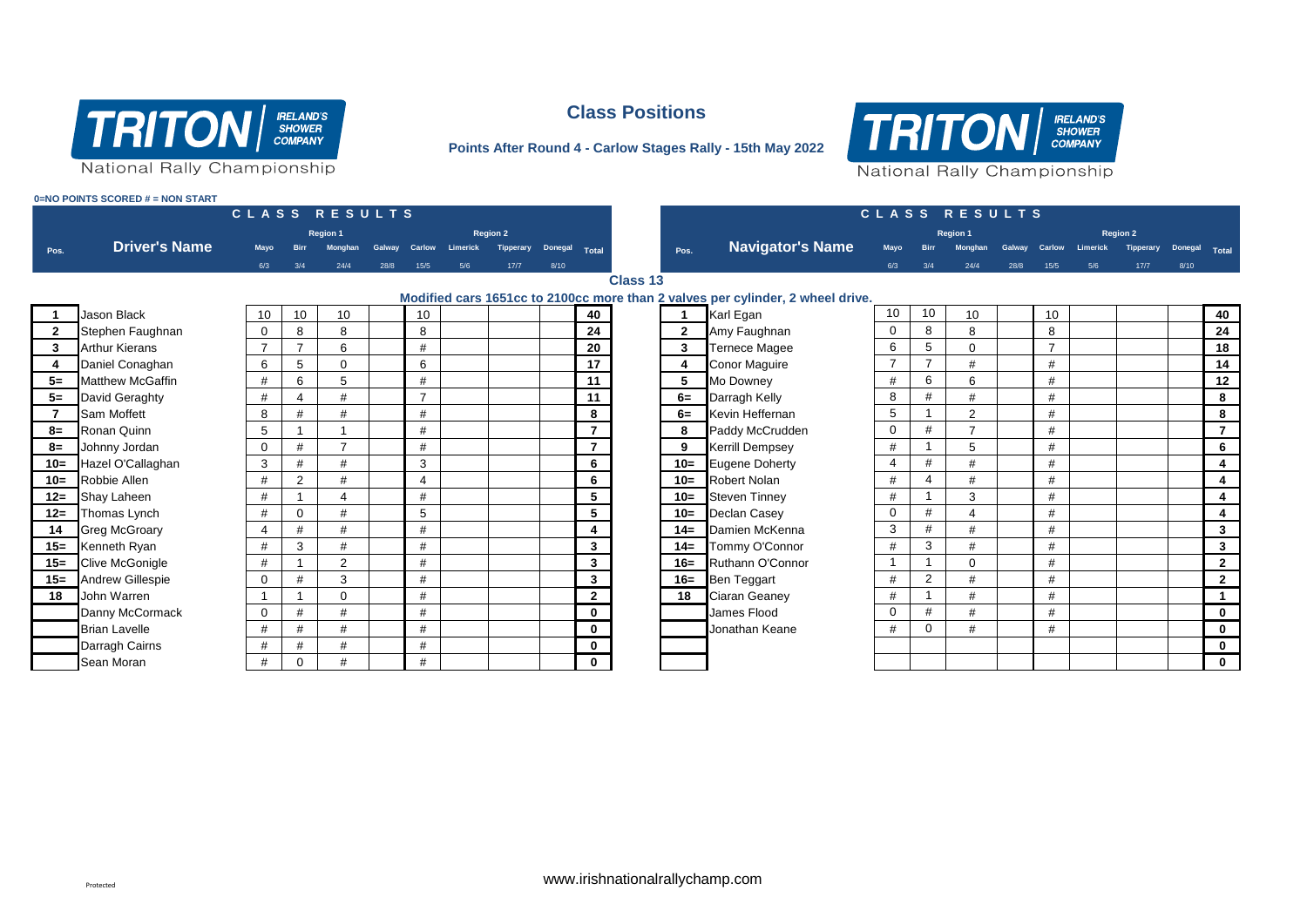

### **Class Positions**



**Points After Round 4 - Carlow Stages Rally - 15th May 2022**

National Rally Championship

### **0=NO POINTS SCORED # = NON START** Pos. **Driver's Name** Mayo Birr Monghan Galway Carlow Limerick Tipperary Donegal Total Pos. Navigator's Name Mayo Birr Monghan Galway Carlow Limerick Tipperary Donegal Total 6/3 3/4 24/4 28/8 15/5 5/6 17/7 8/10 6/3 3/4 24/4 28/8 15/5 5/6 17/7 8/10 **C L A S S R E S U L T S C L A S S R E S U L T S Region 1 Region 2 Driver's Name Region 1 Region 2 Navigator's Name Class 14 Modified cars 2101cc to 3500cc, 2 wheel drive. (Max 2 valves per cylinder over 3000cc actual capacity). 1** Edward O'Callaghan 8 8 # 10 **26 1** Darren O'Brien 10 10 # 0 **20 2** Gary Kiernan 10 10 # 0 **20 2** Kaine Treanor 7 # 0 10 **17 3** Padraig Egan 4 7 # 3 **14 3** Tomas Ryan 4 7 # 3 **14 4** Kieran O'Kane # 2 10 # **12 4** Barry McGleenon # 2 10 # **12 5** Patrick McHugh 5 5 0 # **10 5=** Gary McCrudden 8 # # # **8 6** Gary McPhillips | 0 | # | # | | 8 | | | 8 | | 5= |Raymond Scott | # | 8 | # | | | | | 8 **7=** Chris O'Callaghan 7 # 0 # **7 5=** Liam Brennan 0 # # 8 **8 7=** Richard Whelan 6 1 # 0 **7 8=** Sarah Whelan 6 1 # 0 **7 7=** Barry McLaughlin 3 4 0 # **7 8=** Conal McNulty 3 4 0 # **7 7=** JF Shovelin # # 0 7 **7 8=** Emmet Brosnan # # 0 7 **7 11** David Moffett 0 6 0 # **6 11** Martin Connolly # 6 0 # **6 12** Alan Nesbitt 2 3 0 # **5 12=** Pauric O'Donnell 5 # 0 # **5 13** Johno Doogan # 1 # # **1 12=** Elaine Ni She 2 3 0 # **5** Jack Maguire 0 # # # **0 12=** John Wallace # 5 # # **5** Dermot Cannon # # # # **0 15** Ciaran Marron # 1 # # **1 0 1 Keith McConnon 0 1 0 1 1 1 1 1 1 1 0**

**Class 15**

|  | <b>Brian Comiskey</b> |  |  |
|--|-----------------------|--|--|
|  | Llames McGreal        |  |  |

**Four-wheel drive cars whose homologation has expired. See notes 3 & 5.**

|                       |    |     |    |    |    |  | . var mnoel anto varo mnoeo homologation nao explicatious sou c'hol |    |  |  |  |              |
|-----------------------|----|-----|----|----|----|--|---------------------------------------------------------------------|----|--|--|--|--------------|
| <b>Brian Comiskey</b> | 10 | 10. | 10 | 10 | 40 |  | <b>Declar</b><br>ı Campbell<br><b>Deuc</b>                          |    |  |  |  | $\sim$<br>งบ |
| James McGreal         |    |     |    |    |    |  | <b>Try McGleenon</b><br>Barry                                       | 10 |  |  |  |              |